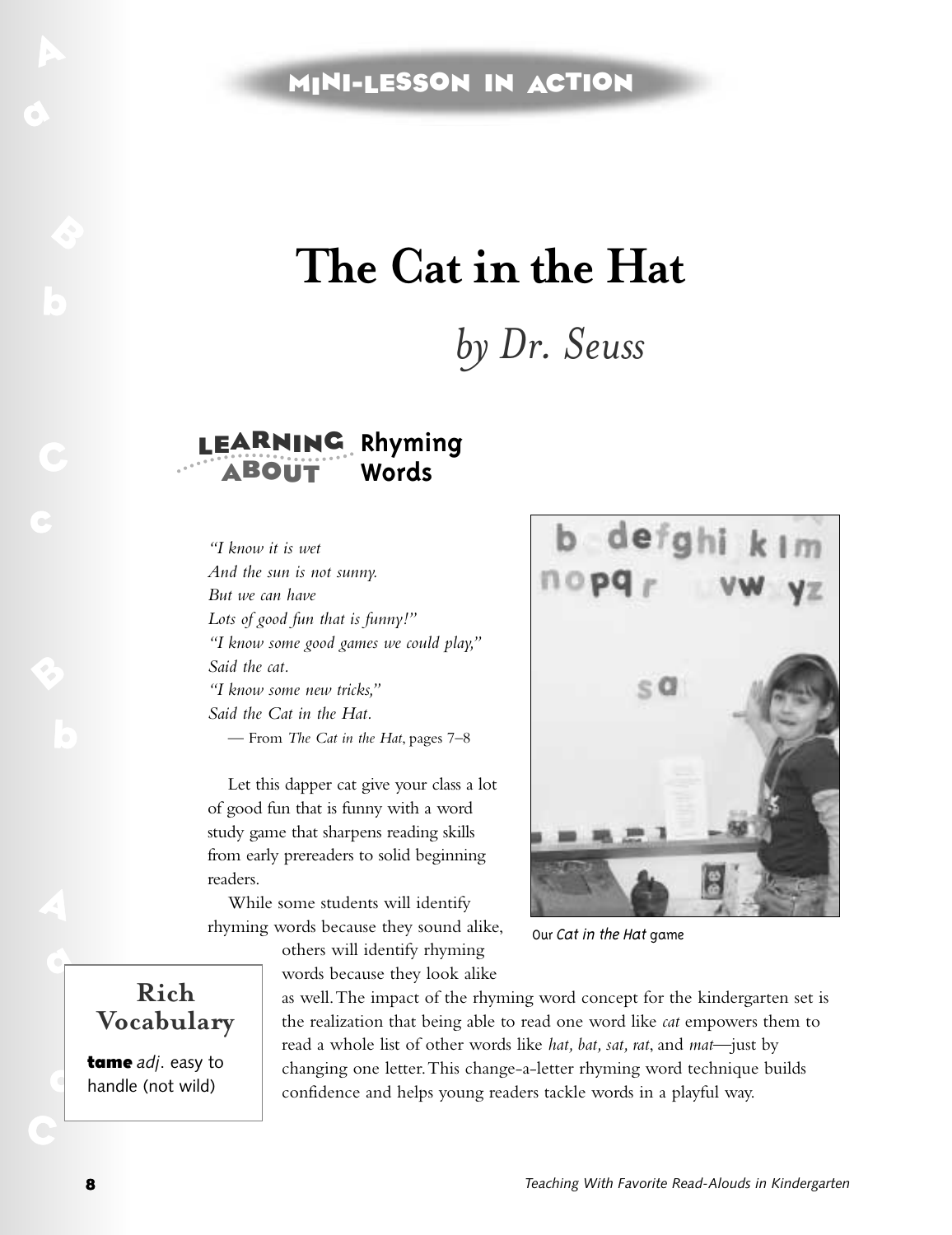In the mini-lesson that follows, kindergartners learn a few alphabet tricks from *The Cat in the Hat*.To prepare for the lesson, fill a shoebox with magnetic letters from *A* to *Z*, copy the note below, and tape it to the lid.

*Please look in this box From Thing One and Thing Two, You'll find a fun game Of learning-to-read clues.*

*Just twenty-six alphabet letters to learn, All of the words in the world, any found in a book, Are made with these twenty-six letters— Just look!*

*Put these letters in order, C with A-T makes CAT. Replace C with H, Now the CAT is a HAT.*

*I know it's a challenge, but it can be funny, And learning to read Will make your days sunny.*

*I'm the Cat in the Hat, And I'm here to say Reading is fun! Start learning today.*

After reading aloud this classic book to your students, display the shoebox and let the lesson begin. Here's a sample of how I get things rolling in my classroom.

| Mrs. L.: | I found this box sitting on my desk when I came to school today. (I read aloud |  |  |  |
|----------|--------------------------------------------------------------------------------|--|--|--|
|          | the note.)                                                                     |  |  |  |
| Tara:    | It's from the Cat in the Hat.                                                  |  |  |  |
| Jordan:  | How did he sneak into our classroom?                                           |  |  |  |
| Mrs. L.: | It's hard to say. What do you think is in the box?                             |  |  |  |
| Jordan:  | A game to teach us how to read.                                                |  |  |  |
| Mrs. L.: | What does the Cat in the Hat say the trick is to reading words?                |  |  |  |
| Amy:     | Twenty-six letters. I know the letters.                                        |  |  |  |
| Kelly:   | I think there are more than twenty-six letters.                                |  |  |  |
| Wyatt:   | Maybe we should count them.                                                    |  |  |  |

 $\bullet$ 

b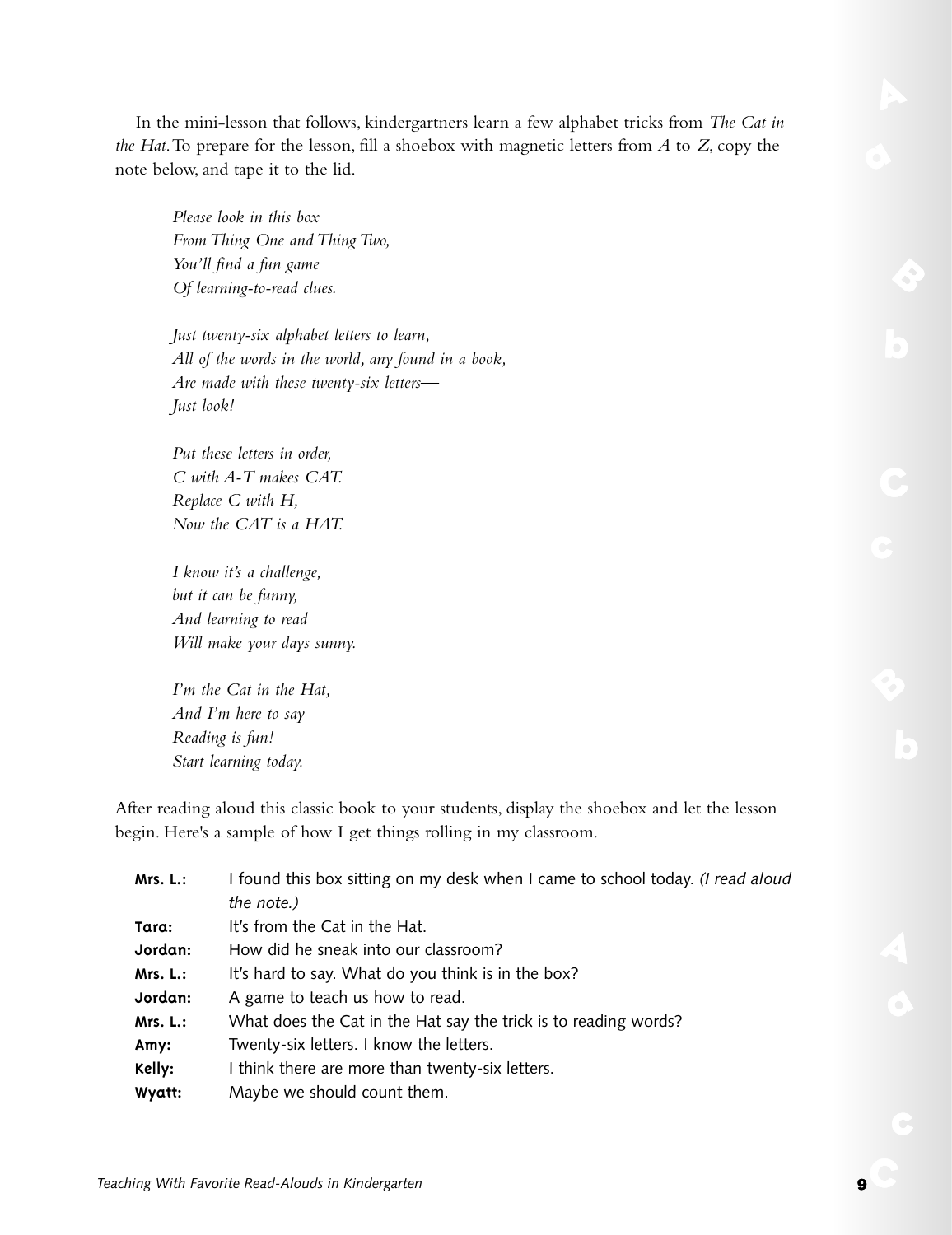| Mrs. L.: | Maybe there's something in the box to help us with that.                              |  |  |  |  |
|----------|---------------------------------------------------------------------------------------|--|--|--|--|
| Amy:     | I'll check for you. Look, it's a bunch of letters.                                    |  |  |  |  |
| Mrs. L.: | Let's put the letters on the board. Gary, would you choose a letter from the          |  |  |  |  |
|          | bag, please?                                                                          |  |  |  |  |
| Gary:    | It's $a J$ .                                                                          |  |  |  |  |
| Mrs. L.: | Great! The sound for the letter J is                                                  |  |  |  |  |
| Class:   | $J-J-J$ .                                                                             |  |  |  |  |
| Mrs. L.: | Nice work. Lucy, please choose another letter.                                        |  |  |  |  |
| Lucy:    | It's $B$ .                                                                            |  |  |  |  |
| Mrs. L.: | The sound for the letter $B$ is                                                       |  |  |  |  |
| Class:   | B-B-B. (We continue identifying the letters in the box and their sounds before        |  |  |  |  |
|          | placing them on the board in scrambled order.)                                        |  |  |  |  |
| Wyatt:   | The box is empty.                                                                     |  |  |  |  |
| Kelly:   | Did we get them all? We should count them.                                            |  |  |  |  |
| Mrs. L.: | Good idea. (The class counts 26 letters.)                                             |  |  |  |  |
| Mrs. L.: | Let's put the letters in ABC order to make sure we didn't miss any. Say the           |  |  |  |  |
|          | alphabet slowly while I arrange the letters in order from A to Z. (The class          |  |  |  |  |
|          | repeats the alphabet.) Now let's count the letters again. (The class counts 26        |  |  |  |  |
|          | letters again.) That means there are twenty-six letters in the whole alphabet.        |  |  |  |  |
|          | Words are made with letters. Let's try the Cat in the Hat's game. We'll spell a       |  |  |  |  |
|          | few words and see what happens. First, spell cat.                                     |  |  |  |  |
| Kyle:    | I know how. C-A-T spells cat. (Kyle spells the word with the magnetic letters.)       |  |  |  |  |
| Mrs. L.: | Great! If we take away the C, what is left?                                           |  |  |  |  |
| Class:   | $A - T$ .                                                                             |  |  |  |  |
| Mrs. L.: | Right, A-T makes AT.                                                                  |  |  |  |  |
| Tyler:   | That's a word.                                                                        |  |  |  |  |
| Mrs. L.: | You're right. Tell me how at might be used in a sentence.                             |  |  |  |  |
| Brian:   | I was at my Grandma's house.                                                          |  |  |  |  |
| Kevin:   | We are at school.                                                                     |  |  |  |  |
| Mrs. L.: | Nice work. Let's put the H with AT. Now we have                                       |  |  |  |  |
| Class:   | HAT.                                                                                  |  |  |  |  |
| Mrs. L.: | Right! Let's try this with other letters. Go to the beginning of the alphabet and     |  |  |  |  |
|          | put the B with AT.                                                                    |  |  |  |  |
| Lauren:  | That would be B-AT. Bat!                                                              |  |  |  |  |
| Mrs. L.: | Right! So far you've read the words cat, hat, and bat. I'll put the letter B here     |  |  |  |  |
|          | with the $C$ and the $H$ since they all make real words with $AT$ . Let's try another |  |  |  |  |
|          | letter. D is next. D with $AT$ makes                                                  |  |  |  |  |
| Marc:    | DAT. I never heard of that.                                                           |  |  |  |  |
| Kevin:   | You just said it! I never heard of DAT.                                               |  |  |  |  |
| Mrs. L.: | Actually, that is spelled T-H-A-T. How do you like that?                              |  |  |  |  |
| Marc:    | Not D-A-T?                                                                            |  |  |  |  |
| Mrs. L.: | Words are funny. There are so many of them, and many sound very similar.              |  |  |  |  |
|          | Reading lots of books and listening to lots of stories is the best way I know to      |  |  |  |  |

**a**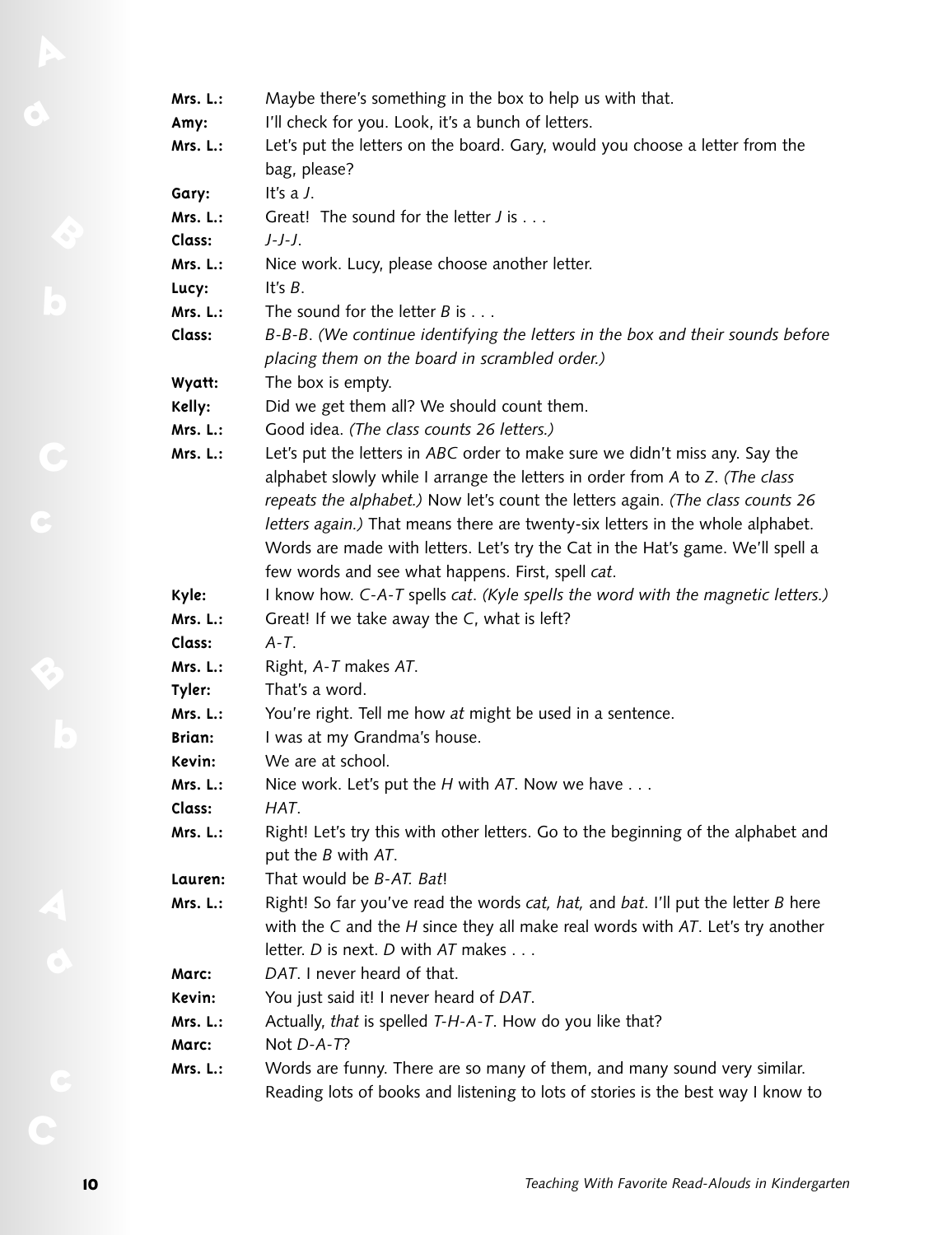|          | become familiar with lots of different words. Since D-A-T is not a word, I'll put                                        |  |  |  |  |
|----------|--------------------------------------------------------------------------------------------------------------------------|--|--|--|--|
|          | the D back in the alphabet line. Let's try another letter with AT.                                                       |  |  |  |  |
| Leah:    | E would make E-AT.                                                                                                       |  |  |  |  |
| Mrs. L.: | If $E$ -A-T were part of the sound-alike word family of AT it would be $E$ -AT, and                                      |  |  |  |  |
|          | that is not a word. But $E-A-T$ actually is a word. You use this word every time                                         |  |  |  |  |
|          | you eat.                                                                                                                 |  |  |  |  |
| Class:   | EAT!                                                                                                                     |  |  |  |  |
| Joni:    | Is that how you spell eat?                                                                                               |  |  |  |  |
| Mrs. L.: | Yes. We'll put the letter E off to the side since it's a special letter with AT.<br>Time to put the next letter with AT. |  |  |  |  |
| Tara:    | That's F for F-AT.                                                                                                       |  |  |  |  |
| Tyler:   | I see a fat cat in a hat.                                                                                                |  |  |  |  |
| Mrs. L.: | Wow! You sure used a lot of AT words in that sentence. We'll put F with C, H,                                            |  |  |  |  |
|          | and B. What's next?                                                                                                      |  |  |  |  |
| Paul:    | $J - AT$ .                                                                                                               |  |  |  |  |
| Mrs. L.: | Sometimes G makes the J-J-J sound. But other times G has a hard G-G-G                                                    |  |  |  |  |
|          | sound like in goat.                                                                                                      |  |  |  |  |
| Rebecca: | J-AT and G-AT aren't really words.                                                                                       |  |  |  |  |
| Mrs. L.: | Then we should put $G$ with the $D$ to show the letters that don't make words                                            |  |  |  |  |
|          | found in books. We already know H-A-T makes a word. I is a vowel. Vowels                                                 |  |  |  |  |
|          | make two different sounds—long and short. I-A-T would either make the                                                    |  |  |  |  |
|          | word I-AT (with a long i sound), or I-AT (with a short i sound).                                                         |  |  |  |  |
| Kyle:    | That doesn't make sense. <i>J</i> is next.                                                                               |  |  |  |  |
| Lucy:    | We tried that already when we did G. Put J with the not-found-in-book letters.                                           |  |  |  |  |
| Wyatt:   | K makes K-AT!                                                                                                            |  |  |  |  |
| Lauren:  | No, C-A-T makes cat.                                                                                                     |  |  |  |  |
| Mrs. L.: | Since $K$ and $C$ both make the "cuh" sound, $K$ with AT would be sound-                                                 |  |  |  |  |
|          | spelling for cat. When you see cat in a book, it's spelled C-A-T. Let's make                                             |  |  |  |  |
|          | some more A-T words. (We continue for the rest of the alphabet.)                                                         |  |  |  |  |

### **ON ANOTHER DAY**

After school that day, I chart the *a-t* lists shown on the next page by writing the beginning letter in red and *–at* in black.The next day, the children and I read our lists of words, which is hung in a prominent place in our classroom. I challenge them to be on the lookout for other *–at* words in books they read independently or hear during read-aloud.We begin another list titled "More *–at* Words from Books."Words with blends such as *chat, brat, drat, scat,* and *flat* top this list.

 $\bullet$